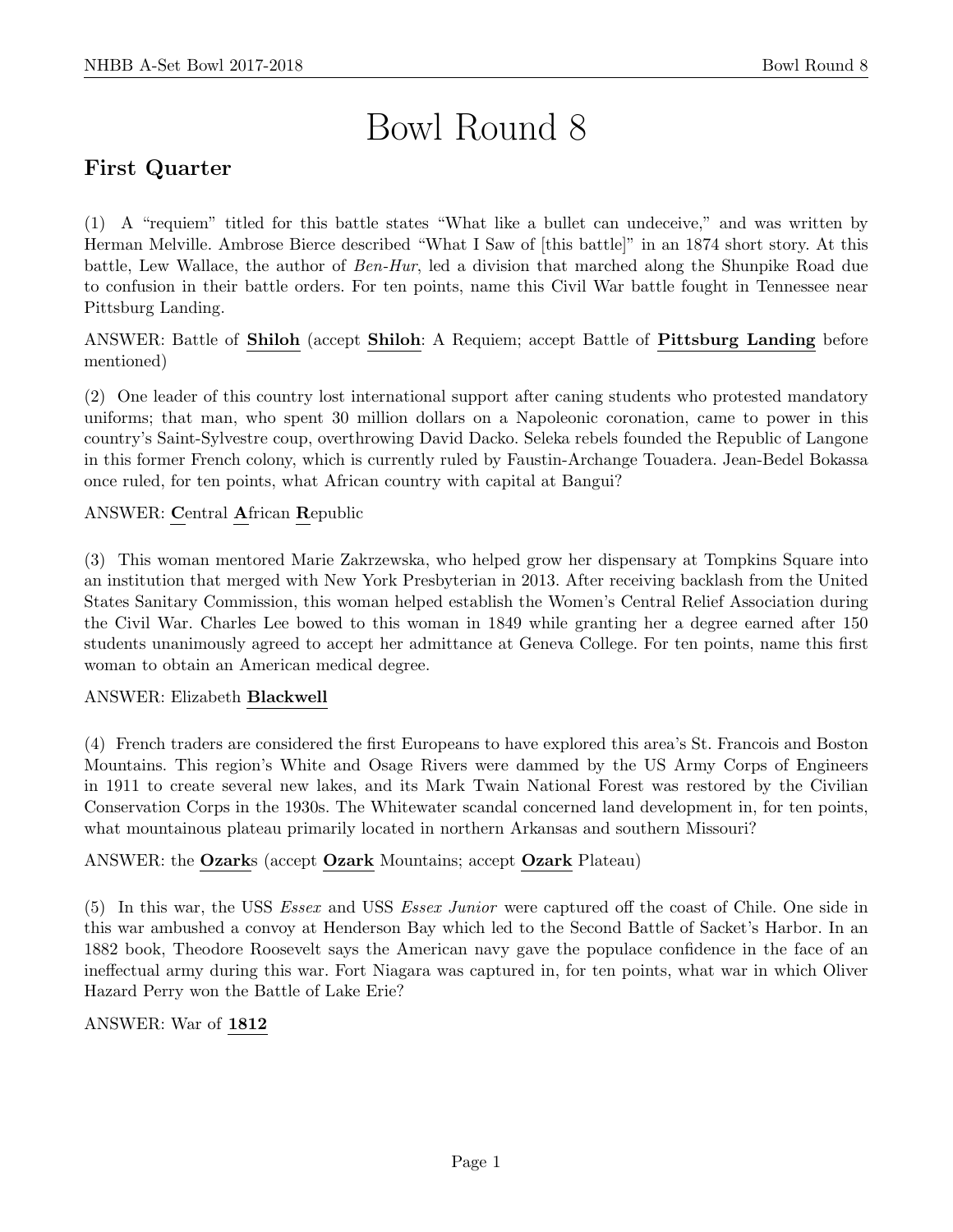(6) Eugene Schuyler created a report of atrocities in this country. In this country, the Batak Massacre was caused by Bashi-Bazouks during the April Uprising. By the Treaty of San Stefano, this country was liberated from Ottoman Rule by Russia in 1878, but its northern neighbor gained Dobruja. William Gladstone denounced the "horrors" of this country in his Midlothian Campaign. Simeon II was the last Tsar of, for ten points, what Balkan nation north of Greece that is ruled from Sofia?

#### ANSWER: Bulgaria

(7) This group established October 16th as the Day of Atonement, on which men would refrain from engaging in activity harmful to their families. The beliefs of this group, collected in the book The Supreme Wisdom, tell of how Yakub created a race of evil people on the island of Patmos. A leader of this group, Louis Farrakhan, organized the Million Man March on Washington in 1995. For ten points, name this African-American religious group that adopted traditions of the prophet Muhammad.

ANSWER: Nation of Islam (accept NOI; do not accept or prompt on Islam alone)

 $(8)$  Raymond de Sauvetât was the first leader of a school of translators based in this city during the Middle Ages. Eleanor, a noblewoman from this city, became known as the Grand Duchess of Tuscany after marrying Cosimo I [the first] de Medici. This city, whose swords were once seen as the finest in Europe, is home to the Synagogue of El Transito in its Jewish quarter. Holy Roman Emperor Charles V ruled mainly from this Castilian city. For ten points, name this "Imperial City" in Spain.

ANSWER: Toledo ([toh-LAY-doh], but be lenient)

(9) This composer dramatized the destruction of Missolonghi during the Greek War of Indepenedence in his opera *The Siege of Corinth*. This composer repeated musical phrases in a namesake crescendo; that technique is employed in pieces like the overture to The Thieving Magpie. A galop known as "The March of the Swiss Soldiers" concludes the overture to this man's final opera, which depicts a Swiss folk hero who shoots an apple off his son's head. For ten points, name this Italian composer of William Tell.

#### ANSWER: Gioachino Rossini

(10) The first of these works urges caution, stating that "Nothing valuable can be lost by taking time," before claiming that the "better angels of our nature" will once again stir the "mystic chords of memory." One of these speeches quotes Matthew 18:7, saying "Woe unto the world because of offences," and calls slavery one of those offenses. The second of these speeches advises action "With malice toward none, with charity for all." For ten points, name these speeches delivered in 1861 and 1865 in Washington, DC.

ANSWER: Abraham Lincoln's Inaugural Addresses (prompt on partial answers, like "speeches of Lincoln" or "inaugural speeches")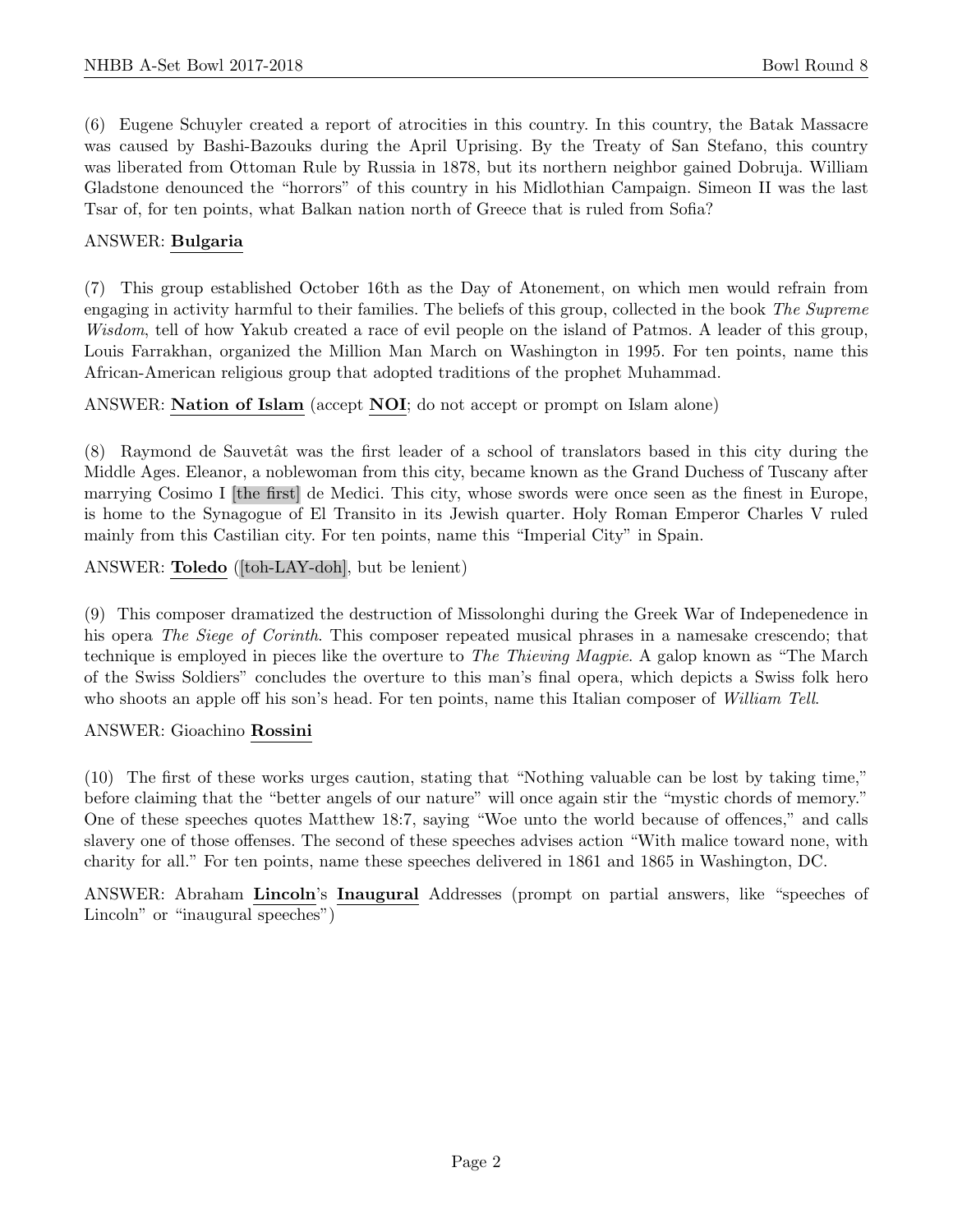## Second Quarter

(1) The generals Mundus and Mauricius died fighting this group at Salona. Boethius was executed for trying to kill a king of this group, who was served by Cassiodorus. At the Battle of Taginae, Narses killed Totila, a ruler of this group. The Lombards invaded the Byzantine Empire shortly after Justinian conquered this group. A ruler of these people, Theodoric, killed Odoacer and established a new capital city. Belisarius took Rome from, for ten points, what group of eastern Goths?

ANSWER: Ostrogoths (prompt on Goths before mentioned)

BONUS: This northern Italian city became the Ostrogoth capital after Theodoric killed Odoacer. It was later a Byzantine exarchate and the center of Lombard power.

#### ANSWER: Ravenna

(2) This man secured power after hiring North Korea to train the paramilitary Fifth Brigade, which he used to purge political enemies during the Gukurahundi period. This man's removal of vice president Emerson Mnangagwa led to speculation that he planned to name his unpopular wife Grace as his successor, leading to his removal in a 2017 coup. This man's reign was marked by an inflation rate that peaked at 100,000 percent in 2008. For ten points, name this longtime ruler of Zimbabwe.

#### ANSWER: Robert Mugabe

BONUS: Mugabe rose to prominence in a civil war against this man, who issued the Unilateral Declaration of Independence.

#### ANSWER: Ian Smith

(3) The creation of this regime is remembered by a nationwide sounding of air raid sirens every September 18th. The Lytton Commission was established by the United Nations to investigate the creation of this state, which was founded after a failed dynamite attack on a railway track was used as a pretext for the Kwantung Army to launch an invasion. The Mukden Incident led to the establishment of this state, which installed Pu Yi as emperor. For ten points, name this Japanese puppet state installed in Manchuria.

ANSWER: Manchukuo (prompt on (State of) Manchuria before mentioned)

BONUS: Manchukuo's attempts to expand into the Soviet Union were thwarted at this series of battles in Mongolia, where Georgi Zhukov commanded the Soviet forces. The first of these battles took place in May 1939.

ANSWER: Battle(s) of Khalkhin Gol (accept Battle(s) of the Khalkh River or Khalkha River; prompt on partial answers)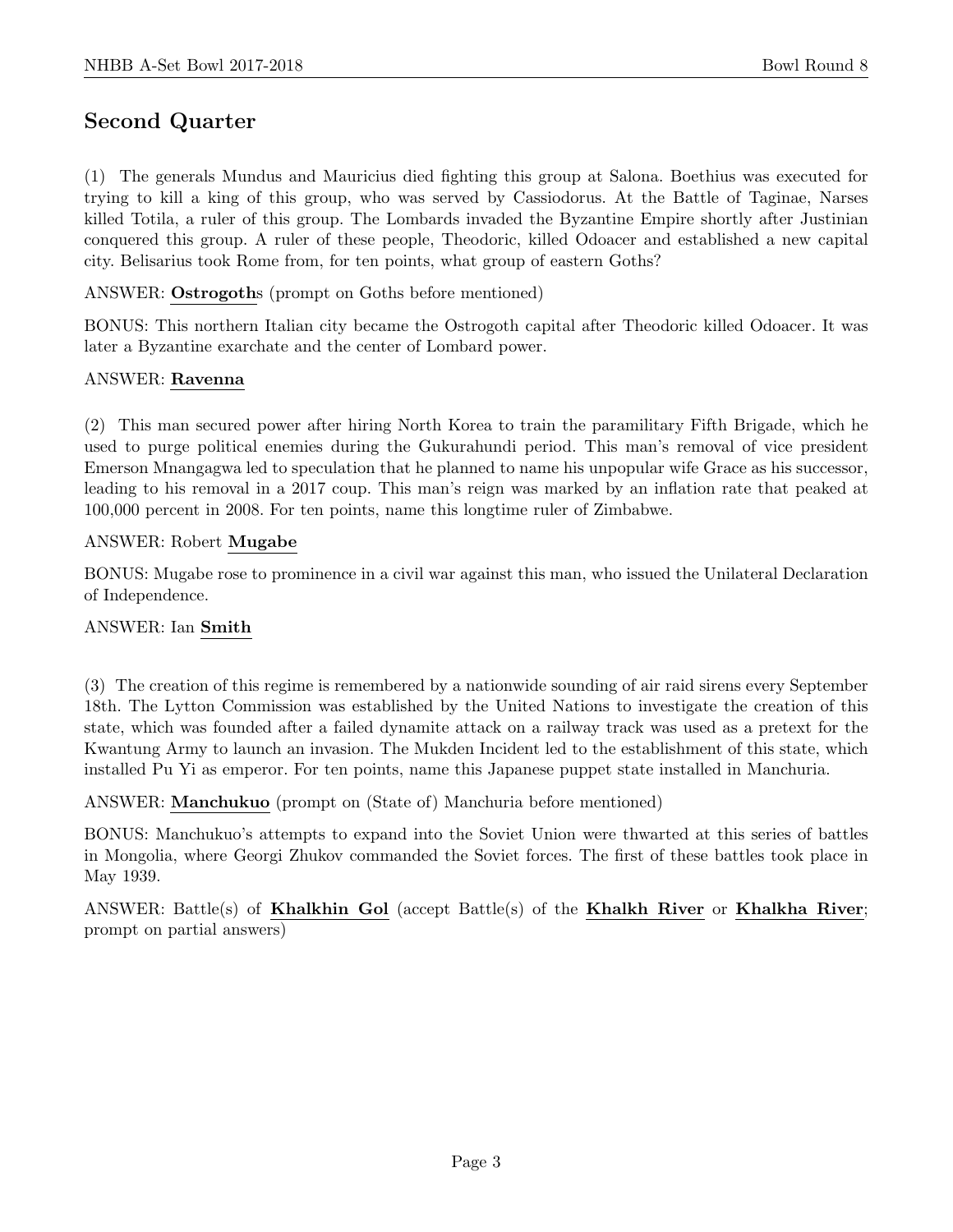(4) While led by Donald Fehr, one of these organizations accused Peter Ueberroth of inciting collusion; that organization of this type was earlier led by Marvin Miller, who worked to nullify the reserve clause in the fight for free agency. An attempt to create one of these organizations at Northwestern University was blocked by the NLRB in 2015, and another one of these organizations was recertified by Roger Goodell after a 2011 lockout. For ten points, name these organizations that represent athletes in collective bargaining.

ANSWER: labor unions in sports (accept answers related to professional baseball unions throughout; accept answers related to amateur and/or college football unions after Northwestern is read; accept answers related to professional football unions after "Goodell" is read)

BONUS: Major League Baseball's reserve clause was challenged by Curt Flood and the union in a 1972 Supreme Court case; this justice wrote a lengthy history of baseball in the majority opinion. This man's other majority opinions include Roe v. Wade.

#### ANSWER: Harry Blackmun

(5) This treaty required one signatory to cancel Article 27 of its constitution, which guaranteed reparations of land to indigenous people. As a result, this treaty was publicly attacked in the Lacandon Jungle Declaration by a group led by the ski-mask wearing Subcomandante Marcos, the Zapatistas. Carlos Salinas de Gortari and Brian Mulroney were key negotiators of this treaty, which was described as causing a "giant sucking sound" by Ross Perot in a debate against Al Gore. For ten points, name this 1992 trade agreement signed by Canada, Mexico, and the US.

#### ANSWER: North American Free Trade Agreement (or NAFTA)

BONUS: Prior to NAFTA's provisions on agriculture, the US had recruited these Mexican laborers to work on farms under a program that lasted from 1942 to 1964.

#### ANSWER: braceros

(6) This figure fought Francesco Maria I in the War of Urbino to secure his nephew's rule over the city. This man received the embassy of the Portuguese king Manuel I, who had previously gifted this man an elephant named Hanno. This man presided over the closing of the Fifth Lateran Council and issued the papal bull Exsurge Domine [ex-oor-gay doh-mee-nay] in condemnation of the author of the 95 Theses. For ten points, name this pope who clashed with Martin Luther.

#### ANSWER: Pope Leo X (accept Giovanni di Lorenzo de' Medici)

BONUS: Leo considered, but never carried out, a crusade against this Ottoman sultan, whose expansion into Western Europe was continued by his son Suleiman the Magnificent.

#### ANSWER: Selim I (accept Selim the Grim or Selim the Resolute; prompt on Selim)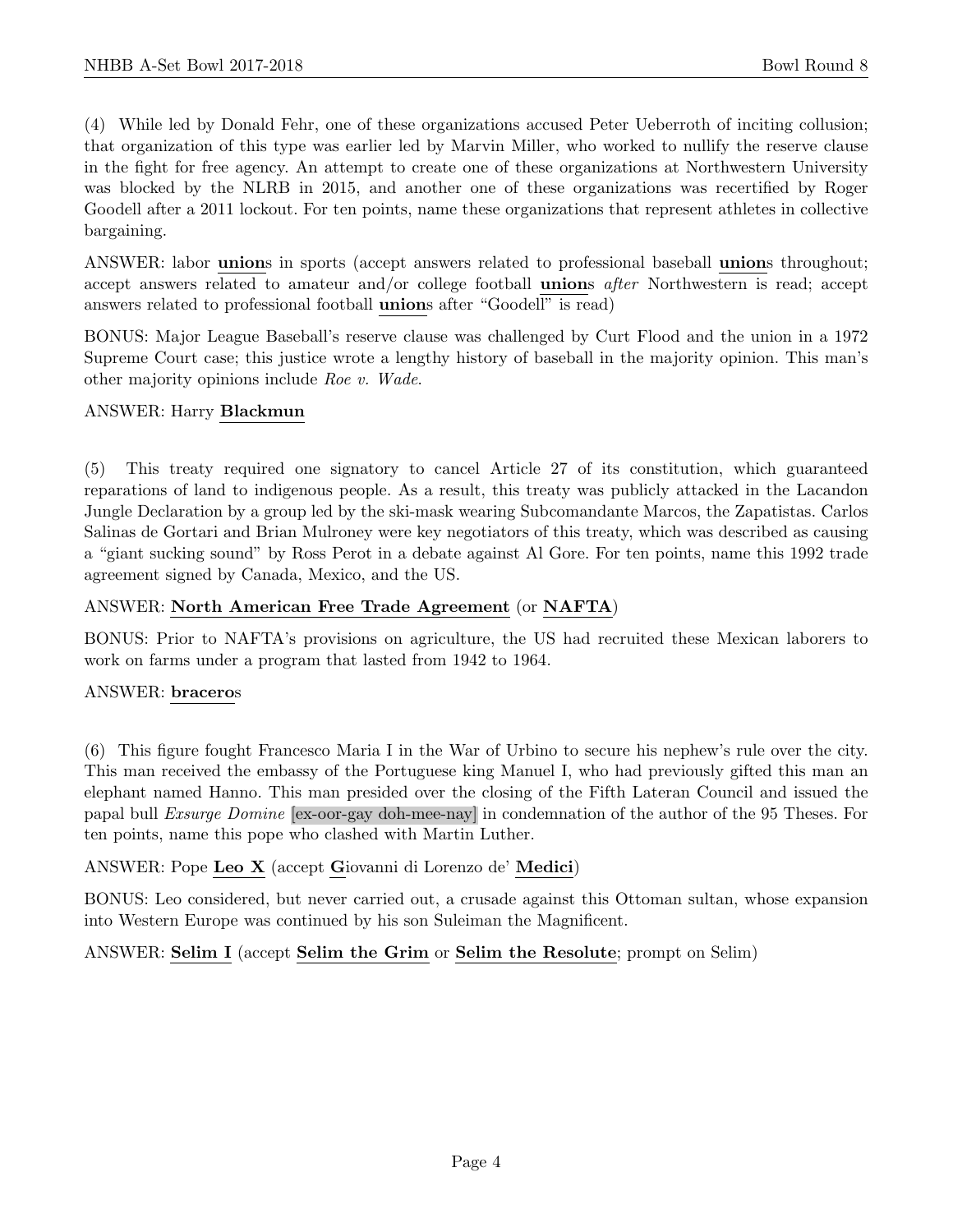(7) This project was spurred on by a 1986 conference led by Charles DeLisi in Santa Fe. The Celera Corporation, founded by Craig Venter, competed with this project using a "shotgun" technique and saw its stock price crash after President Clinton announced patents on this project's findings would not be granted. Francis Collins and James Watson were leaders of, for ten points, what project, the world's largest collaborative biological research project, that created a mosaic-like mapping of the sequence of human DNA in the 1990s?

#### ANSWER: Human Genome Project (or HGP)

BONUS: This scientist invented a namesake type of sequencing that was initially used by the Human Genome Project, for which he received his second Nobel Prize in Chemistry. This man also determined the primary structure of insulin.

#### ANSWER: Frederick Sanger

(8) Heavy fire during this battle destroyed a 22-inch tree trunk whose stump is now housed at the Smithsonian. One side in this battle sprung an unsuccessful ambush at Harris Farm before retreating. During this battle, several failed attacks on Laurel Hill led one side to instead target Mule Shoe, where Horatio Wright's continued attacks led the shoe to become known as the "Bloody Angle." The bloodiest battle of the Overland Campaign was, for ten points, what two-week long battle in Virginia in May 1864, shortly after the Battle of the Wilderness?

#### ANSWER: Battle of Spotsylvania Courthouse

BONUS: This Union general was killed at Spotsylvania Courthouse shortly after disparaging the abilities of Confederate snipers, claiming they "couldn't hit an elephant at this distance." He was the highest ranking Union death in the Civil War.

#### ANSWER: John Sedgwick

# Third Quarter

The categories are  $\dots$ 

- 1. Antebellum Disputes over Slavery
- 2. The Crimea
- 3. Apartheid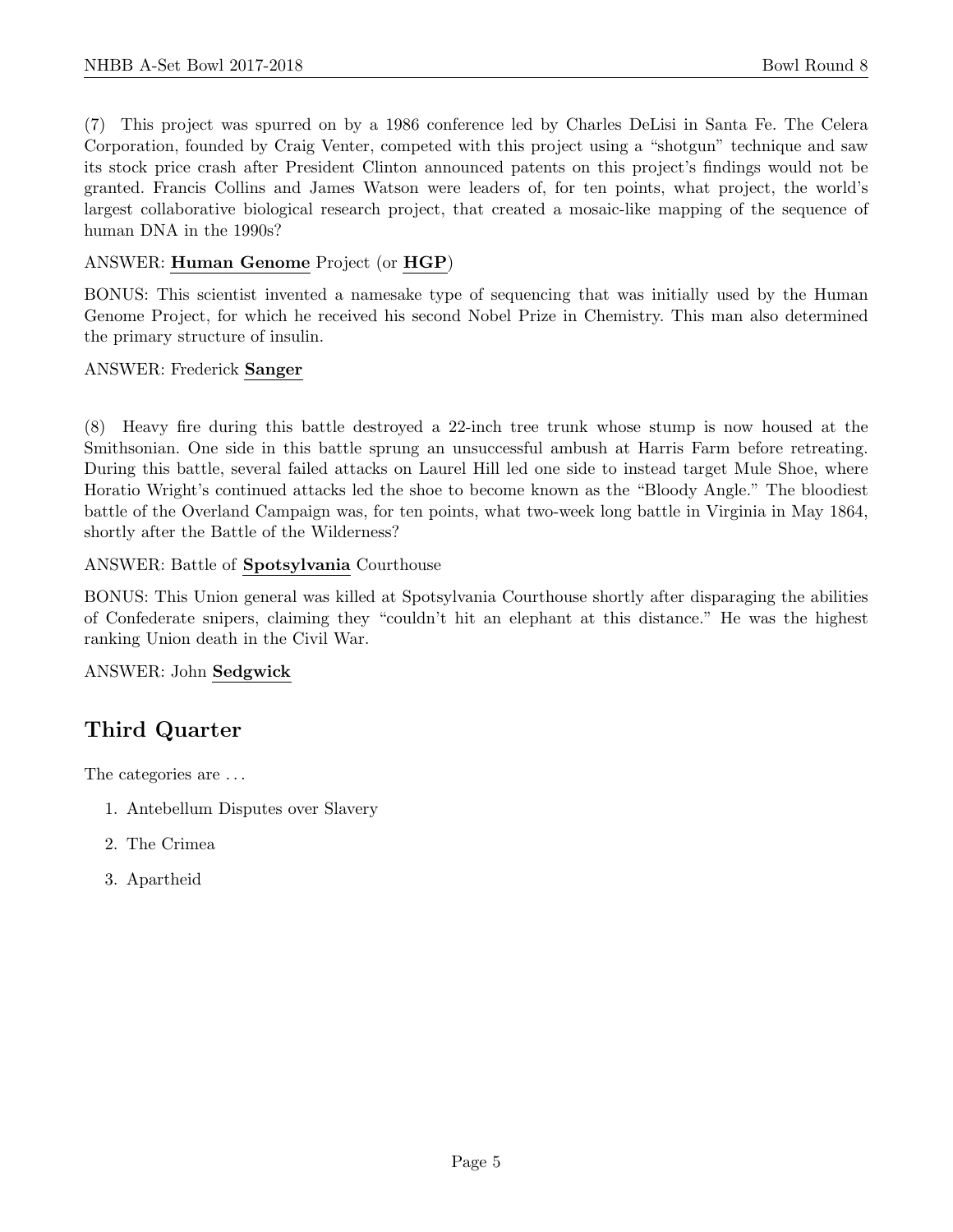#### Antebellum Disputes over Slavery

Name the...

- (1) "Bleeding" state that co-names an 1854 act with Nebraska.
- ANSWER: (Bleeding) Kansas (accept Kansas-Nebraska Act)
- (2) Anti-slavery crusader who committed the Pottawatomie Massacre and raided Harper's Ferry.

#### ANSWER: John Brown

(3) President, known as "Old Rough and Ready," whose death led to the passage of the Compromise of 1850.

#### ANSWER: Zachary Taylor

(4) Concept, supported by Stephen Douglas, that states that the people of a state should decide if they want slavery.

#### ANSWER: popular sovereignty

(5) Anti-slavery political party for whom Martin Van Buren unsuccessfully ran in 1848.

#### ANSWER: Free Soil Party

(6) Proposal that would have banned slavery in land acquired in the Mexican-American War.

#### ANSWER: Wilmot Proviso

(7) 1850 "bloodhound" law that was briefly ruled unconstitutional in Wisconsin, until the case of Abelman v. Booth.

#### ANSWER: Fugitive Slave Act of 1850

(8) Client of Robert Morris whose conviction under that act triggered a "vile procession" of 50,000 marchers in Boston.

#### ANSWER: Anthony Burns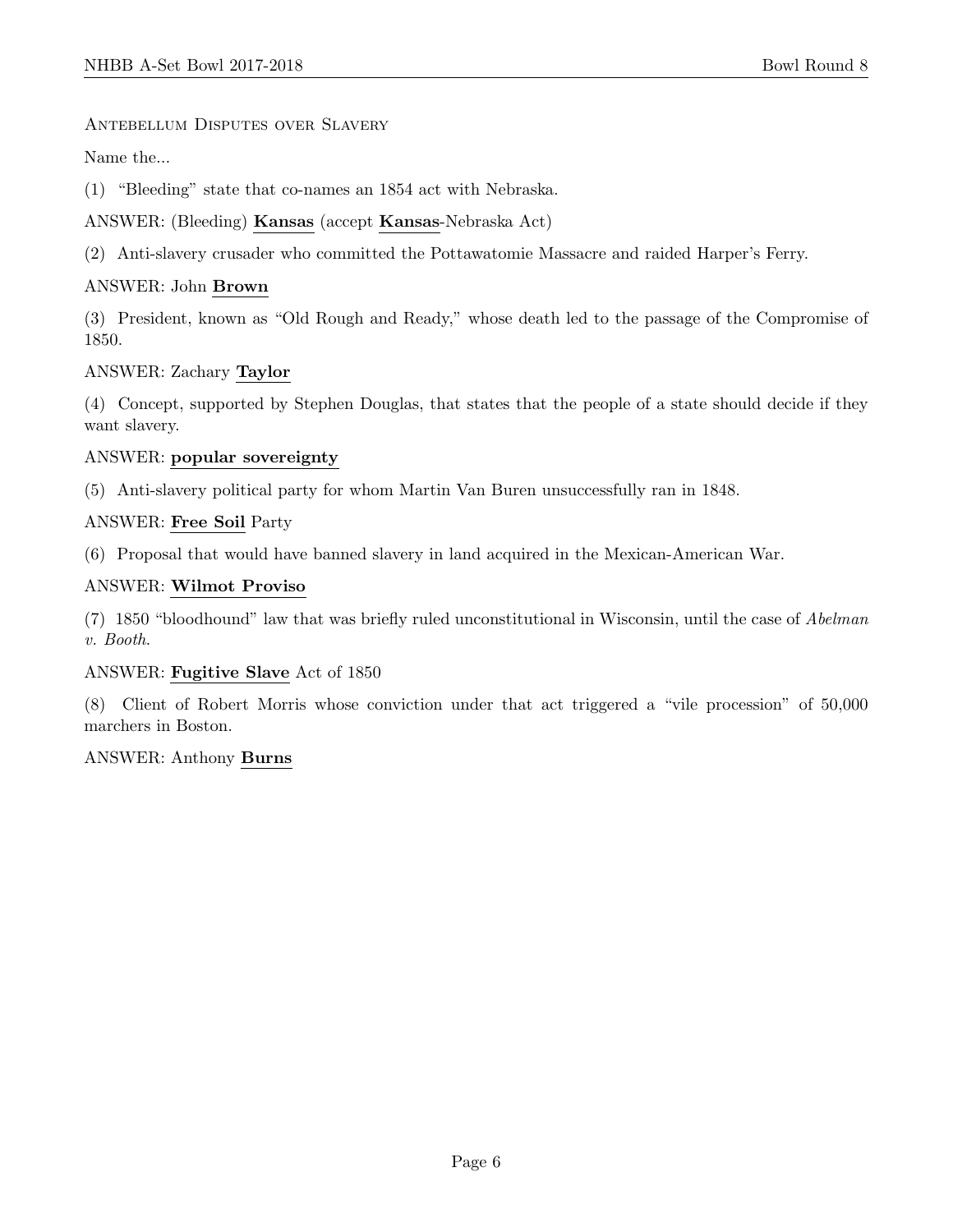#### The Crimea

Name the...

(1) "Great" Russian empress who annexed the Crimea in 1783.

ANSWER: Catherine the Great

(2) Crimean city where Roosevelt, Churchill, and Stalin met in a 1945 conference.

## ANSWER: Yalta

(3) Ottoman sultan who annexed the Crimean Khanate in 1475.

#### ANSWER: Mehmed the Conqueror (or Mehmed II; prompt on Mehmed)

(4) Crimean War nurse who became known as "the Lady with the Lamp" and modernized war nursing practices

#### ANSWER: Florence Nightingale

(5) HIghest British honor, created during the Crimean War, whose medals are legendary made from stolen Crimean cannon.

#### ANSWER: Victoria Cross

(6) Port city that was the subject of a year-long Franco-British siege during the Crimean War.

ANSWER: (Siege of) Sevastopol

(7) Crimean War battle during that siege that inspired Tennyson's "Charge of the Light Brigade."

## ANSWER: Battle of Balaclava

(8) Field Marshal whose Highlanders formed the Thin Red Line in that battle.

## ANSWER: Colin Campbell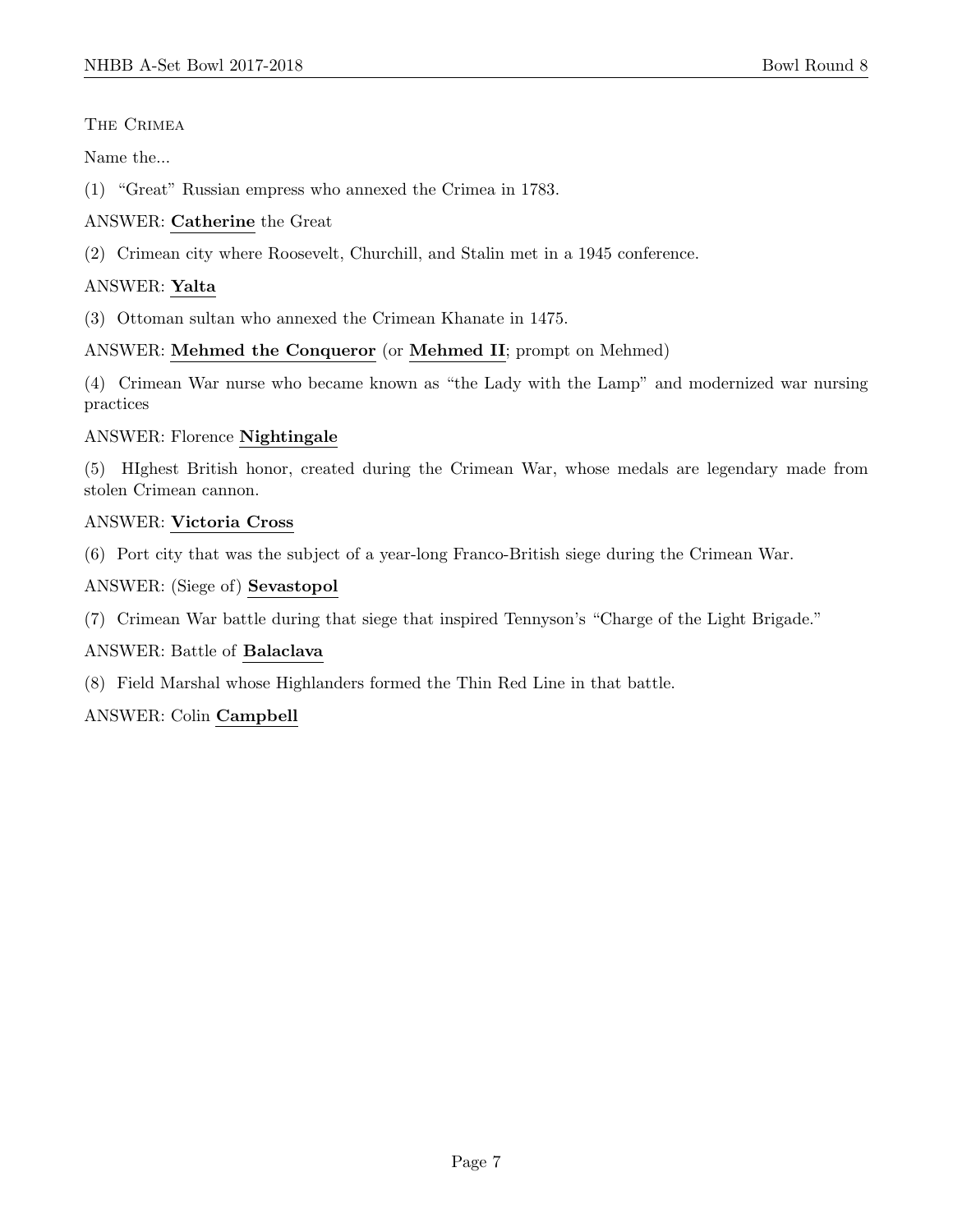#### **APARTHEID**

Name the...

- (1) Party led by Nelson Mandela that took over South Africa's government after the fall of apartheid.
- ANSWER: African National Congress (accept ANC)
- (2) Language spoken, alongside English, by South Africa's formerly dominant white minority.

#### ANSWER: Afrikaans

(3) Bantu ethnic group that, along with the Zulu, made up most of South Africa's black majority.

ANSWER: Xhosa ([ko-sa], with a lateral click at the start; be lenient)

(4) President who brokered the end of apartheid and shared the Nobel Peace Prize with Mandela.

#### ANSWER: Fredrik Willem de Klerk

(5) Island on which Mandela was imprisoned for 27 years.

#### ANSWER: Robben Island

(6) Trial at which Nelson Mandela gave his "I am prepared to die" speech.

#### ANSWER: Rivonia Trial

(7) Militant anti-apartheid group, the armed wing of Mandela's political party, that formed in 1961.

#### ANSWER: Spear of the Nation (or Umkhonto we Sizwe)

(8) Farm where Mandela hid while being pursued by police.

#### ANSWER: Lilliesleaf Farm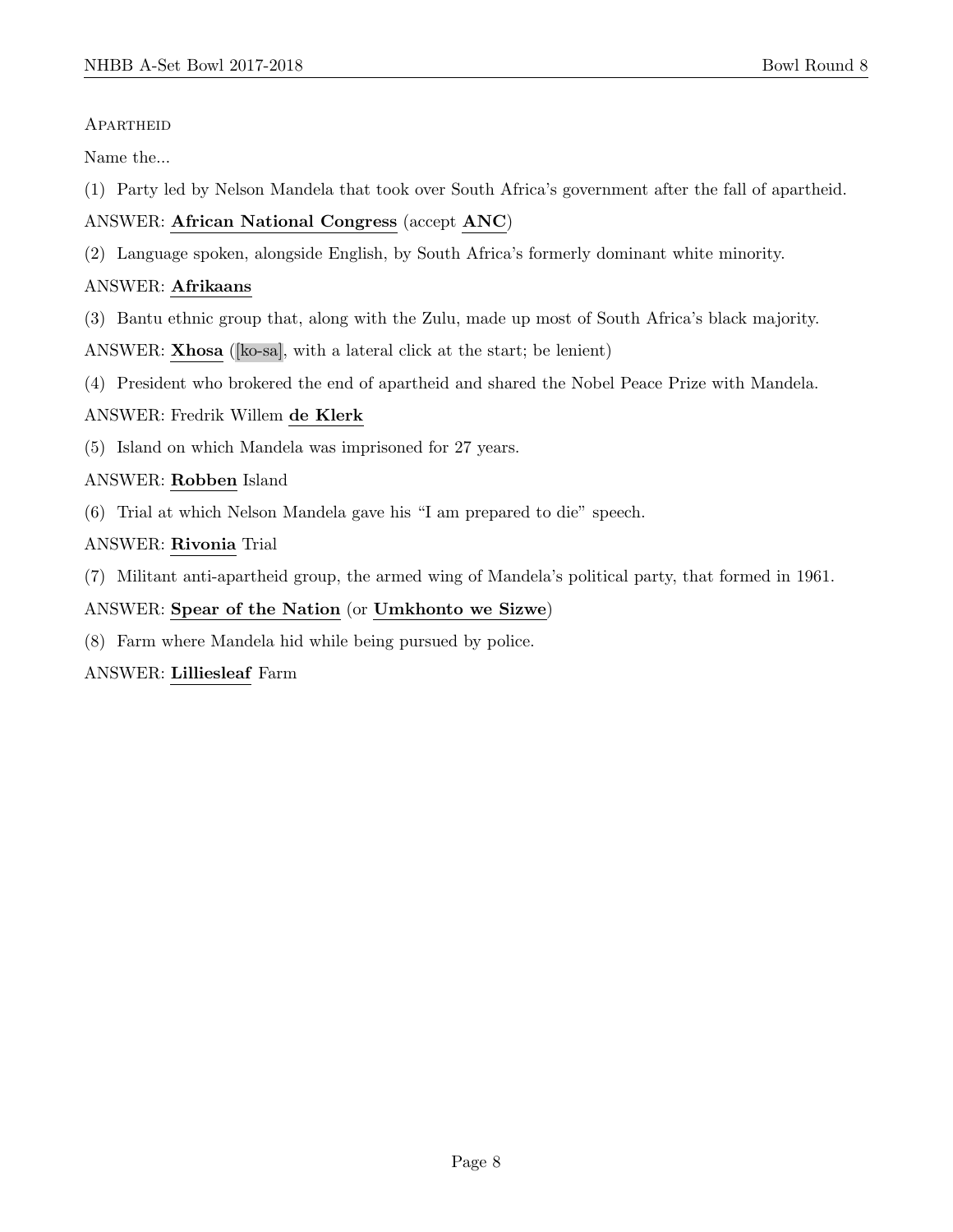# Fourth Quarter

(1) This philosopher's idea that a human being consists merely of its properties and nothing intrinsically substantive is known as his "bundle theory." This philosopher stirred up controversy by praising polytheism and suggesting it led to monotheistic religions in his  $(+)$ Natural History of Religion. A law named after this man states that thinkers commit a fallacy when they move from positive to normative statements and is called his (\*) "is-ought problem." For ten points, name this Scottish philosopher who wrote An Enquiry Concerning Human Understanding.

#### ANSWER: David Hume

(2) A few former members of this group gathered intelligence as part of the Kit Carson Scouts. The book *People's War, People's Army* is described as this group's "Insurrection" Manual for  $(+)$  Underdeveloped Countries" and was written by a general who aided both his army and this group with supplies along the Truong Son trail. This group, which was targeted by the Strategic (\*) Hamlet Program, attempted to expand into the Mekong Delta following the Tet Offensive. For ten points, name these communist guerrillas in South Vietnam.

ANSWER: Viet Cong (or the National Liberation Front for Southern Vietnam; accept the People's Liberation Armed Forces of South Vietnam; accept the PLAF; prompt on descriptions of communist Vietnamese guerrilla fighters; do not accept or prompt on the North Vietnamese army)

(3) The Sich autonomous state was created for these people in the Treaty of Pereyaslav, which was signed in the wake of the Khmelnytsky [k'mel-nit-skee] uprising against Polish-Lithuanian control. These people extended their reach to the  $(+)$  Terek and Yaik after allying with government forces, but their ranks also included rebellious leaders like Stenka Razin and Yemelyan (\*) Pugachev. This group was predominantly centered around the Dnieper and Don rivers. For ten points, name these autonomous horsemen who served as police and military units in 19th century Russia.

#### ANSWER: Cossacks

(4) A turning point in this period was the Battle of Naissus; a cavalry commander at that battle later defeated the Palmyrenes, a breakaway empire that formed during this period. Postumus's Gallic Empire was also defeated by Aurelian near the end of this period, which began with the (+) Year of the Six Emperors and ended with the rule of Diocletian. Numerous generals took the imperial throne during this period, in which economic (\*) breakdown ruined life on the frontier. For ten points, name this century in which the Roman Empire nearly fell completely apart.

ANSWER: (Crisis of the) Third Century (AD or CE)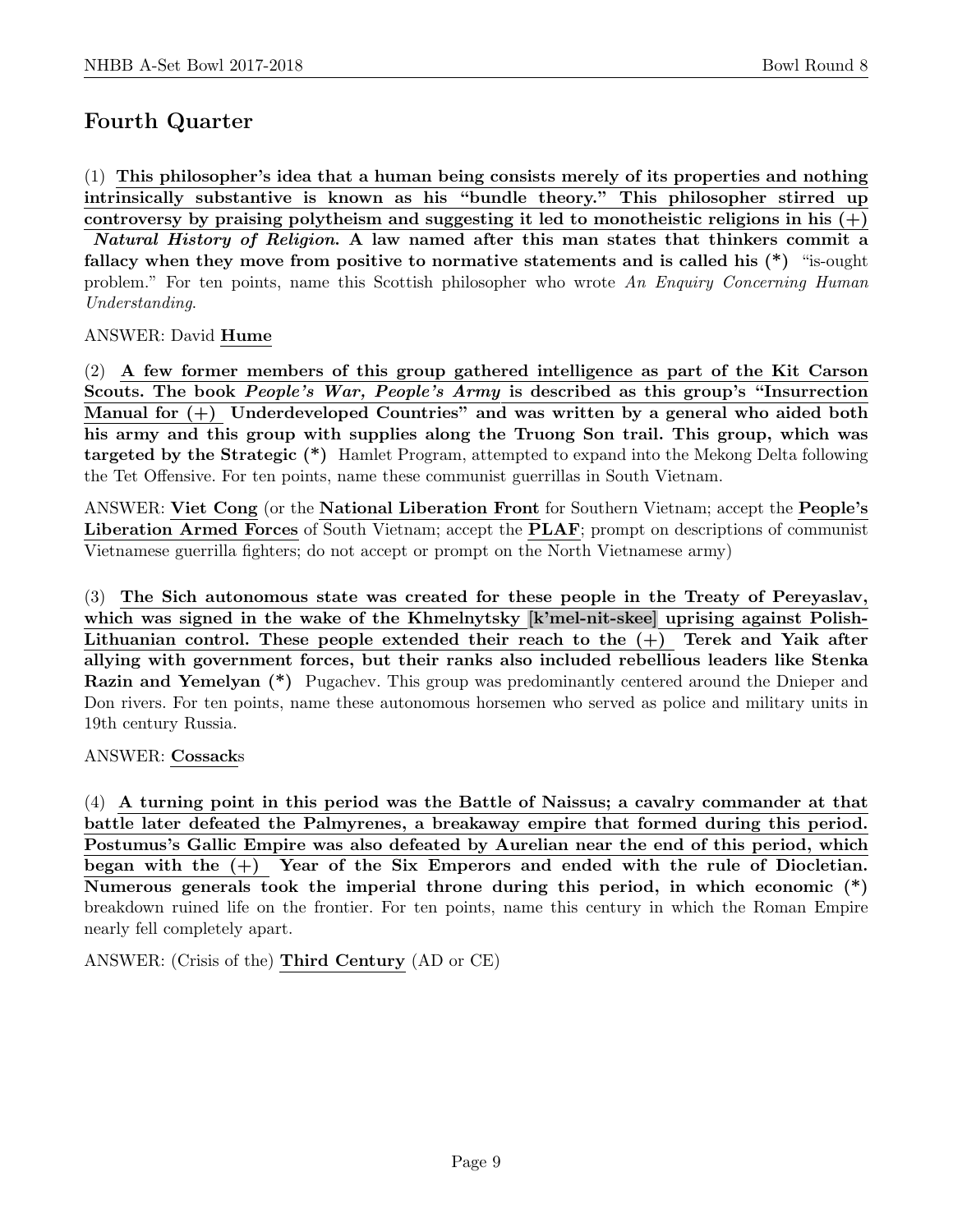(5) John Mitchell, Frank Morrison and this man were placed in contempt after marking Buck Stove and Range Company on an "unfair list." This man worked with Adolph Strasser to form a trade union whose members included his successor, William (+) Green. One organization this man founded pressed for immigration quotas like the Emergency Quota Act. This man called for  $(*)$  "pure and simple unionism" opposing political party influence in trade unions. For ten points, name this former cigar maker who founded the American Federation of Labor, or AFL.

#### ANSWER: Samuel Gompers

(6) The Women's Death Battalion supported this man against a 1917 coup by his enemies. This man gained fame reporting on the Lena Goldfields Massacre. This Trudovik names an offensive against Austria-Hungary that is also called the July Offensive. After the  $(+)$ Kornilov affair, this man became Commander in Chief; earlier, he replaced Prince Lvov as Prime Minister. A movement against this man called for (\*) "peace, land and bread" and led to the October Revolution. For ten points, name this leader of the Russian Provisional Government who was ousted by the Bolsheviks under Lenin.

#### ANSWER: Alexander Kerensky

(7) Donald Richie claimed that this country's early films were limited by a live narrator whose comments caused directors to be too subtle. A director from this country commented on its post-war economy in a film where a woman is accused of stealing money to buy a (+) washing machine. In another film from this country, the title warriors defend a rural village from bandits after being united by (\*) Kambei. This country relied more on Western film after its domestic production was disrupted by the 1923 Great Kanto earthquake. For ten points, name this country where Akira Kurosawa created Seven Samurai.

ANSWER: Japan (accept Nippon; accept Nihon)

(8) Wei Zheng ["way" zhun] advised this dynasty's second emperor, Li Shimin [lee sh-ming], also known as Taizong ["tie"-zohn]. The Silla kingdom unified Korea against opposition from this dynasty, whose forces gave up the secret to making  $(+)$  paper after being defeated by Muslim troops at the Talas River. This dynasty's rule was interrupted by the brief Zhou Dynasty, led by Wu Zetian [woo zuh-tehn], China's only female emperor. (\*) An Lushan [ahn loo-shahn] launched a revolt against, for ten points, what dynasty that followed the Sui [swee] and ruled during China's golden age from the 7th to the 10th century?

ANSWER: Tang Dynasty [or Tang Chao]